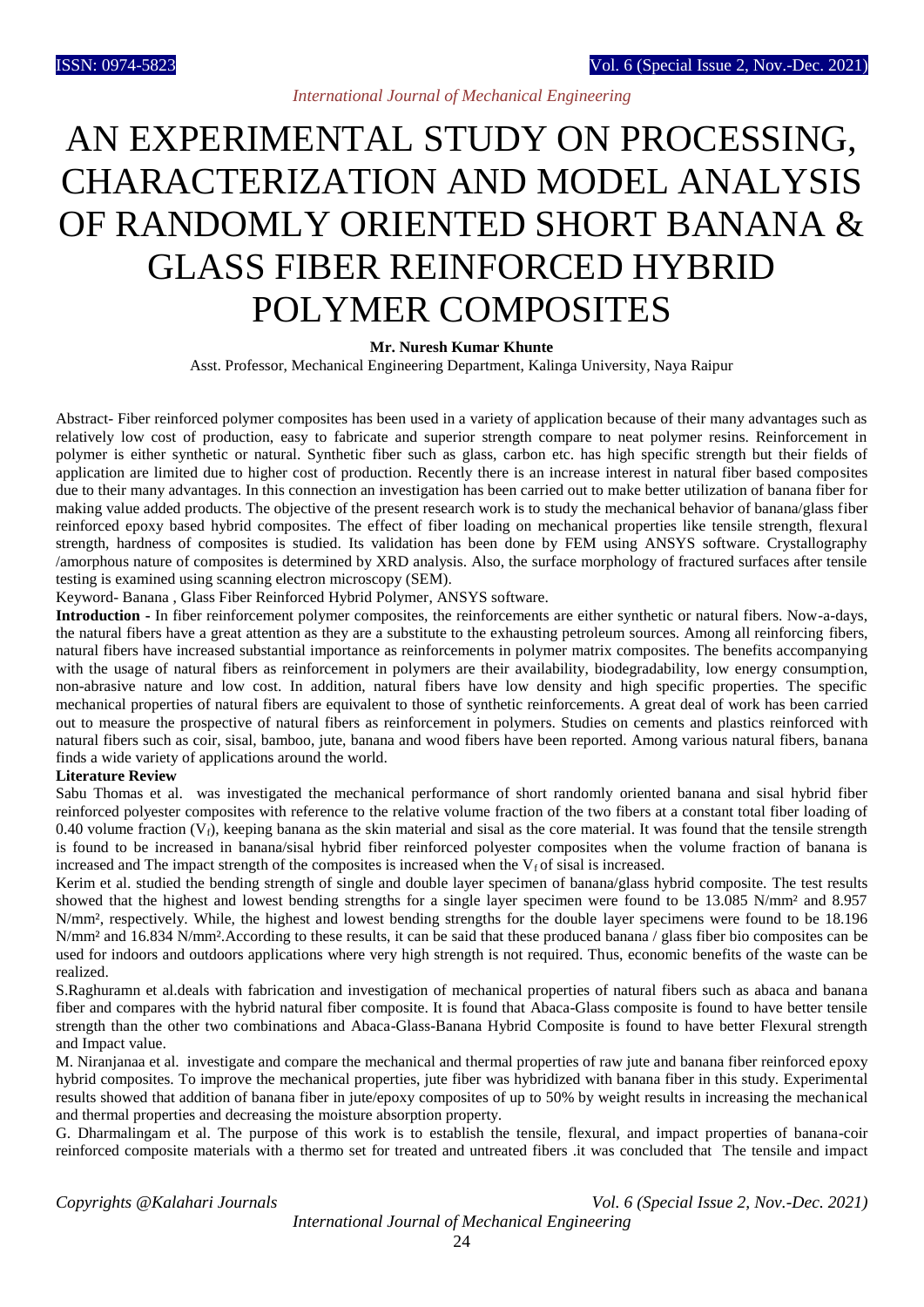tests of treated banana-coir epoxy hybrid composites have higher tensile strength and impact strength than untreated composites. However, untreated fiber composites have greater flexural strength than the treated fiber composites.

Sanjay K. Nayak et al. studied Fabrication and Performance Evaluation on Banana/Glass Fiber-Reinforced Polypropylene Hybrid Composites. This study included Hybrid composites of Polypropylene (PP) reinforced with intimately mixed short banana and glass fibers were fabricated by compression molding with and without the presence maleic anhydride grafted polypropylene (MAPP) as a coupling agent. The result was reported that the BSGRP composites at banana to glass ratio of 15:15 shows improved performance. The maximum improvement in the properties is observed at 30 wt% of fiber loading, which is chosen as the critical fiber loading. Furthermore, the composites and hybrid composites with MAPP exhibited higher mechanical strength as compared with the composites without MAPP.

#### **Material and Methodology**

The mechanical tests have been conducted only in one direction because of random orientation of reinforcement (short glass and banana fiber) composites are considered as nearly isotropic. It may be mentioned here that tensile strength, flexural strengths and hardness are important for recommending any composite as a material for structural applications. The effect of fiber parameters such as fiber loading on the performance of composites is also discussed.

| Table 4.1: Tensile strength and tensile modulus of samples |  |
|------------------------------------------------------------|--|
|                                                            |  |

| Designation | Composition                     | Tensile strength (MPa) | Young's modulus (MPa) |
|-------------|---------------------------------|------------------------|-----------------------|
|             | $90wt\%$ Epoxy + 10wt% Fiber    | 2.807                  | 650.581               |
|             | $85wt\%$ Epoxy + 15wt% Fiber    | 11.550                 | 2385.414              |
|             | $80wt\%$ Epoxy + 20wt% Fiber    | 18.991                 | 2425.076              |
|             | $75wt\%$ Epoxy + $25wt\%$ Fiber | 25.111                 | 2144.789              |

| Designation    | Composition                 | Flexural strength (Mpa) |
|----------------|-----------------------------|-------------------------|
| $\mathrm{C}_1$ | 90wt% Epoxy +10wt% Fiber    | 25.11                   |
| $C_2$          | $85wt\%$ Epoxy +15wt% Fiber | 29.899                  |
| $C_3$          | $80wt\%$ Epoxy +20wt% Fiber | 44.393                  |
| $C_4$          | 75wt% Epoxy +25wt% Fiber    | 61.962                  |

## Table 4.3: Measured hardness of various samples

| Designation    | Composition                  | Hardness (Shore D) |  |  |  |
|----------------|------------------------------|--------------------|--|--|--|
| $C_1$          | $90wt\%$ Epoxy +10wt% Fiber  | 81.621             |  |  |  |
| C <sub>2</sub> | 85wt% Epoxy +15wt% Fiber     | 83.455             |  |  |  |
| $C_3$          | $80wt\%$ Epoxy +20wt% Fiber  | 84.229             |  |  |  |
| C <sub>4</sub> | $75wt\%$ Epoxy + 25wt% Fiber | 85.783             |  |  |  |

#### **Structure analysis by XRD**





*Figure 4.9: XRD results of samples C1 Figure 4.10: XRD results of samples C2*

*Copyrights @Kalahari Journals Vol. 6 (Special Issue 2, Nov.-Dec. 2021)*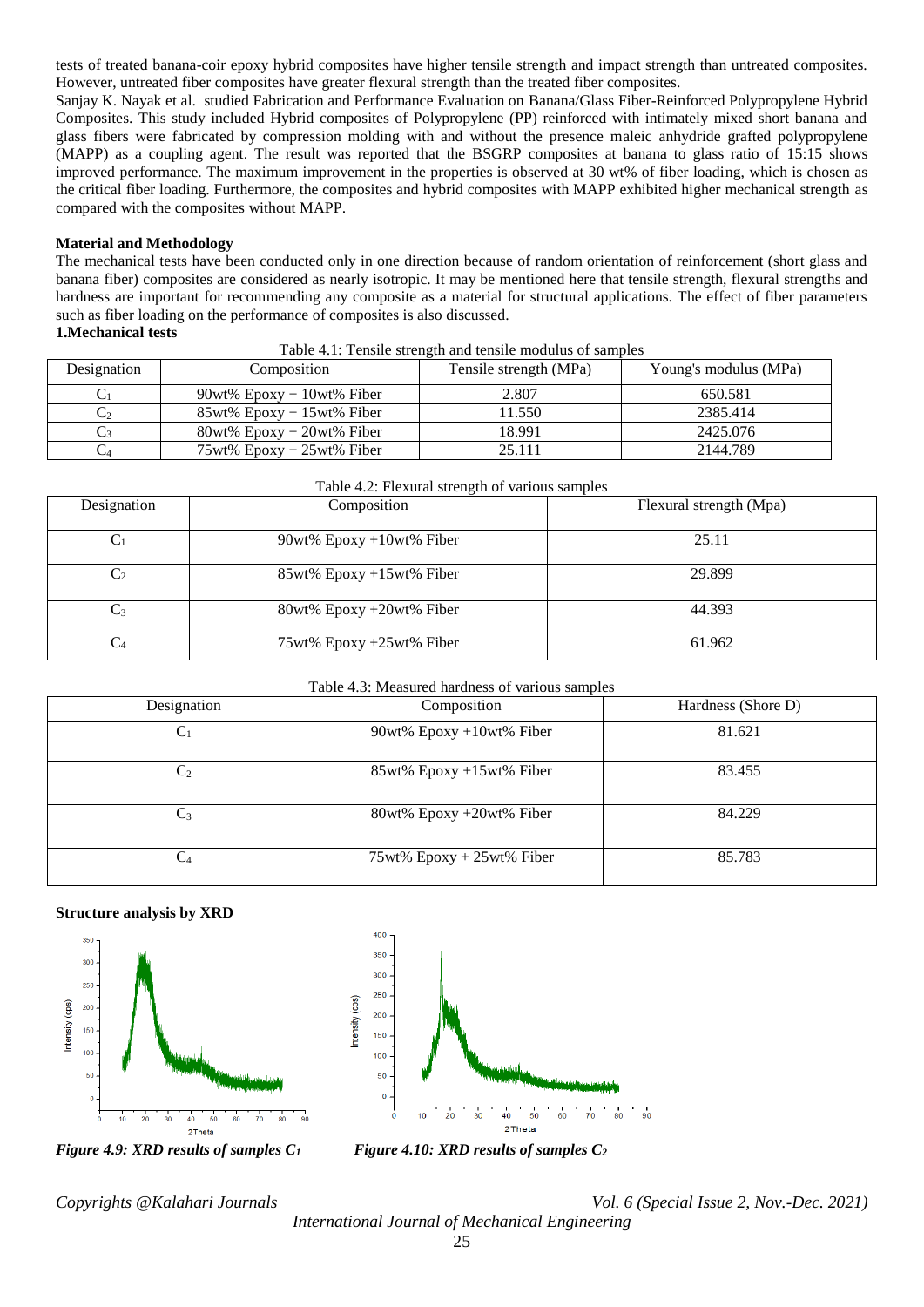

*Figure 4.11 : XRD results of samples C3 Figure4.12 : XRD results of samples C<sup>4</sup>*





*Figure 4.13:XRD images of 10% weight of fiber* Table 4.4: Matched Phases of sample C<sup>1</sup>

| S.N<br>O | Entry No.   | Element                                                                                     | Crystal System       | Calculated<br>Density $(gm/cc)$ | Amount<br>(%) |
|----------|-------------|---------------------------------------------------------------------------------------------|----------------------|---------------------------------|---------------|
|          | 96-451-2410 | C <sub>60</sub> S <sub>16</sub>                                                             | Triclinic (anorthic) | 1.929                           | 74.44         |
|          | 96-710-2332 | C <sub>16</sub> A <sub>1</sub> C <sub>u</sub> F <sub>36</sub> O <sub>4</sub> P <sub>8</sub> | Orthorhombic         | 2.225                           | 25.6          |



*XRD images of 15% weight of fiber*

*Figure 4.14:* 

Table 4.5: Matched Phases of sample  $C_2$ 

| S.NO | Entry No.   | Element         | Crystal System       | Calculated<br>Density $(gm/cc)$ | Amount $(\%)$ |
|------|-------------|-----------------|----------------------|---------------------------------|---------------|
|      | 96-451-2410 | C60 S16         | Triclinic (anorthic) | 1.929                           | 95.6          |
|      | 96-900-0094 | Pb4.5 S11 Sb4.5 | Orthorhombic         | 3.040                           | 4.4           |

*Copyrights @Kalahari Journals Vol. 6 (Special Issue 2, Nov.-Dec. 2021)*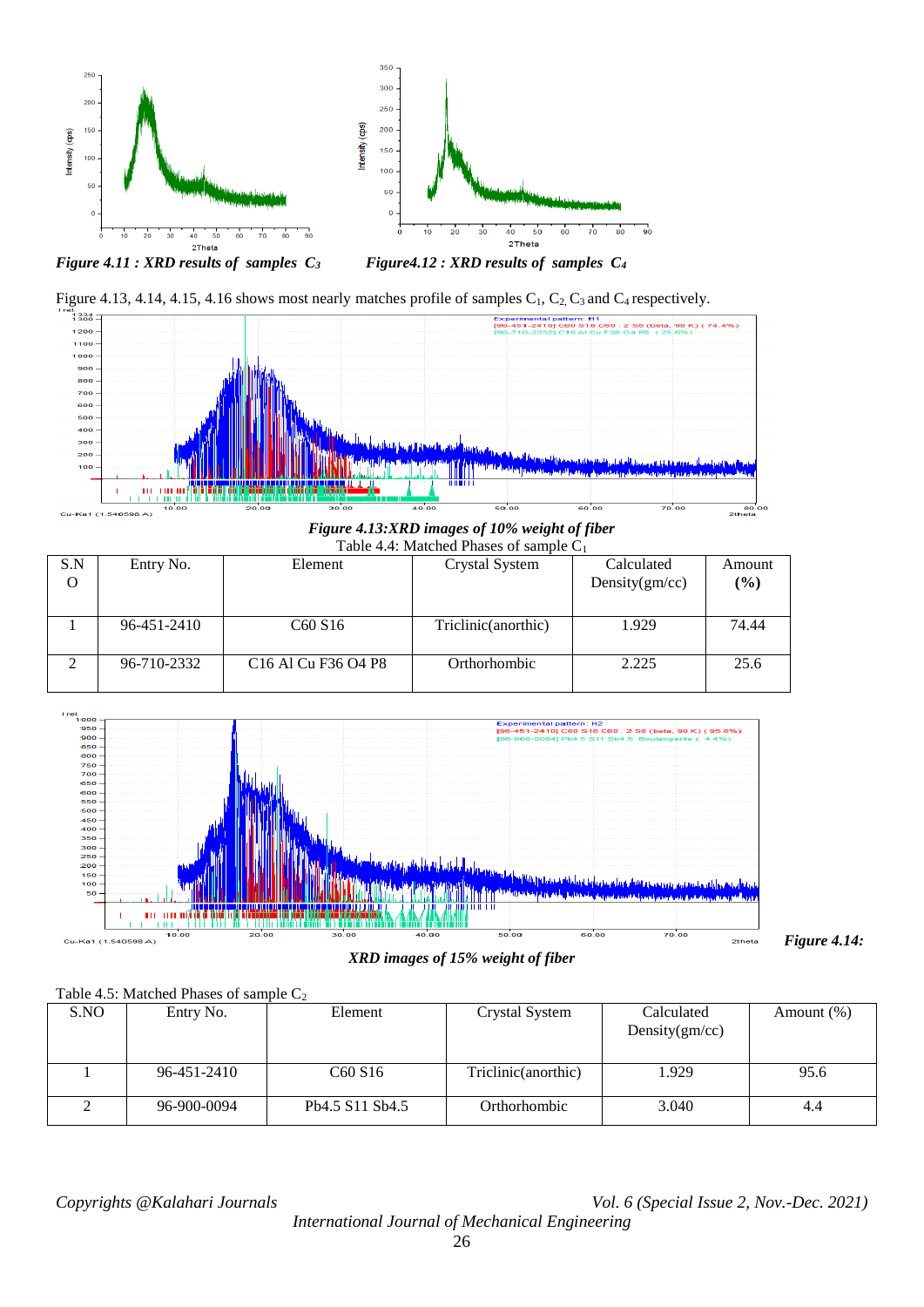



| S.NO | Entry No.   | Element                                                                                   | Crystal System      | Calculated<br>Density $(gm/cc)$ | Amount $(\%)$ |
|------|-------------|-------------------------------------------------------------------------------------------|---------------------|---------------------------------|---------------|
|      | 96-451-2410 | C60 S16                                                                                   | Triclinic(anorthic) | .929                            | 85.8          |
|      | 96-412-0235 | C <sub>36</sub> I <sub>6</sub> N <sub>12</sub> S <sub>3</sub> Z <sub>n</sub> <sub>3</sub> | Monoclinic          | 2.116                           | 14.4          |



*Figure 4.16: XRD images of 25% weight of fiber*

|      | Table 4.7: Matched Phases of sample $C_4$ |                                                                             |                |                   |               |  |  |
|------|-------------------------------------------|-----------------------------------------------------------------------------|----------------|-------------------|---------------|--|--|
| S.NO | Entry No.                                 | Element                                                                     | Crystal System | Calculated        | Amount $(\%)$ |  |  |
|      |                                           |                                                                             |                | Density $(gm/cc)$ |               |  |  |
|      | 96-432-0947                               | C <sub>6</sub> F <sub>17</sub> O <sub>6</sub> S <sub>b</sub> <sub>3</sub> W | Monoclinic     | 3.366             | 56.3          |  |  |
|      | 96-431-8668                               | C8 Cl2 O8 Re2                                                               | Monoclinic     | 3.220             | 43.7          |  |  |

## **Surface Morphology by Scanning electron microscope ( SEM )**

Figure 4.17a, 4.17b, 4.17c and 4.17d shows the SEM images of fractured surfaces of banana/glass fiber reinforced epoxy based hybrid composite after the tensile test with different fiberloading.

Figure4.17a shows the tensile fracture surface of composite with 10wt% fiberloading. It can be clearly observed from the figure that the fibers wt% is very less and 90wt% of composite is contribute by epoxy due to absence of excess fiber with high amount of resin, less void is to be develop in composite sample C1. Less wt% of fibers results least value of tensile strength in sample C1.

Figure4.17b showsthe fractured surface image of the banana/glass fiber reinforced hybrid polymer composite with 15 wt% fiber content. The uniformity of the sample has increased as compared to sample with 10% fiber content due to the larger fiber content. The image shows a fibers pull out from the resin surface due to poor interfacial bonding. This fiber pull out during tensile test creates large void in composite sample  $C_2$ .

The SEM image of the fractured surface of the sample with 20% weight total fiber is shown in figure 4.17c. The random distribution of the fiber further reduces as compared with sample of 20wt% fiber content due to the increase in fiber percentage, which is clearly visible in image. Therefore the amount of voids is also decreasing. More compact structure is seen which results in very less fiber pull out against applied tensile load which leads to better mechanical properties.

The image for banana/glass-epoxy composite with 25 wt% fiber content is shown in figure 4.17d. The fibers are more evenly distributed due to their high content in the composite resulting in the minimum number of voids among the considered samples 10%, 15% and 20% weight of banana/glass fiber epoxy composites. The surface is seen to be almost saturated with the fiber. It is evident from the figure that surface without much fiber pull out is clearly visible may be due to the better adhesion fiber and matrix which leads to better of strength properties of composites.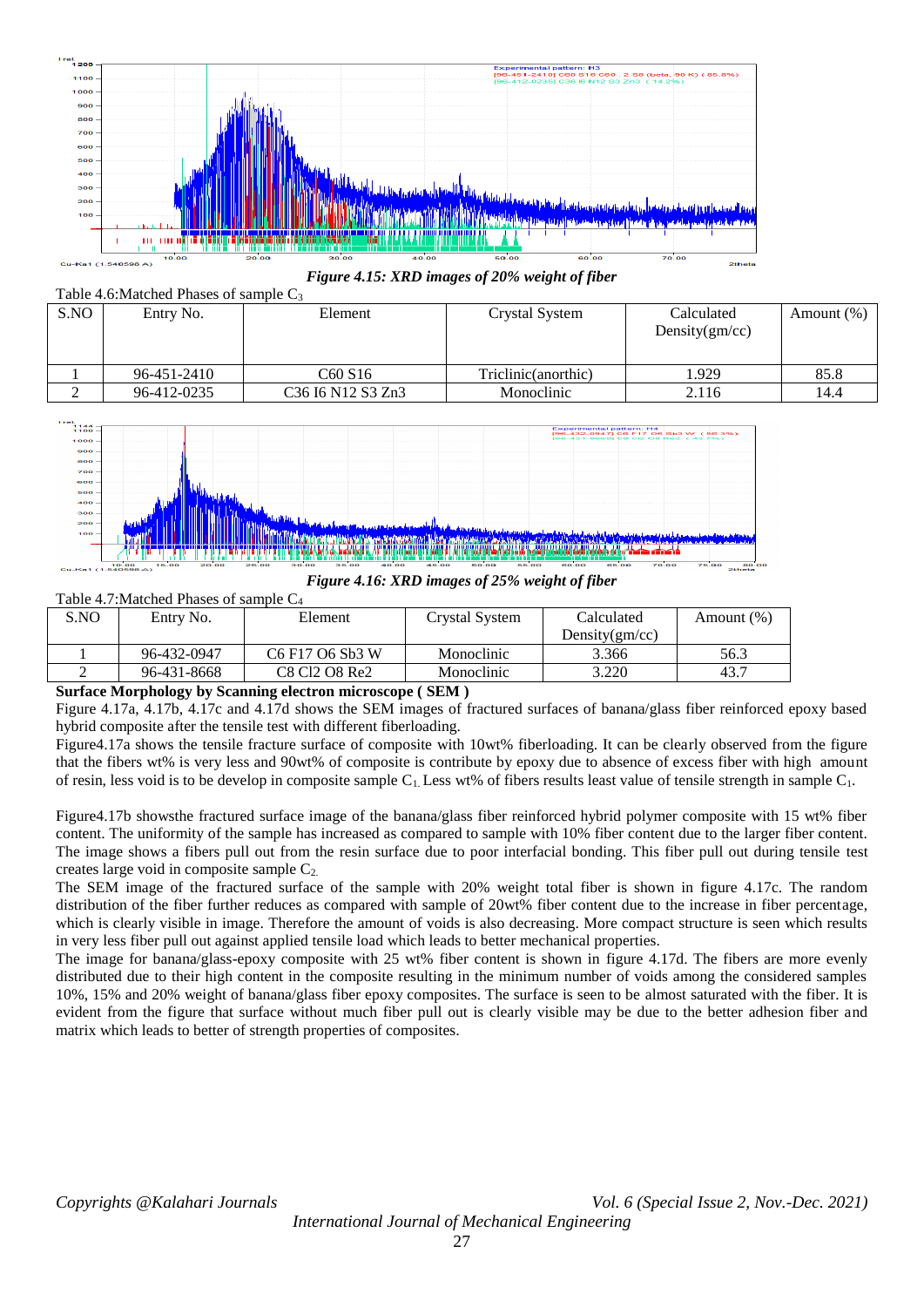



*Figure 4.17:Scanning electron micrographs of banana/glass fiber reinforced epoxy based hybridcomposite specimens after tensile test.*

## **4.3 Numerical analysis and theory of finite element method**

The finite element analysis (FEA) or the finite element method (FEM) is a powerful tool used in numerical methods to arrive at approximate solutions to mathematical problems so that it can simulate the responses of physical systems to various forms of excitation. In the FEM analysis, the complex problems are reduced to simple one by converting the whole domain into a finite number of elements or pieces and for each element an approximate function is associated for the unknown field variables. Now the investigations are concentrated to these elements rather than the whole complex problem. Further, the analysis of tensile and flexural test of the composite is to be done with the help of a well-known FEM package ANSYS. For different fiber loadings, the three dimensional physical model is prepared for the strength analysis. Moreover, the maximum tensile and flexural strength of these prepared epoxy composites reinforced with short fibers ranging from 10 wt% to 25 wt% is numerically determined using ANSYS.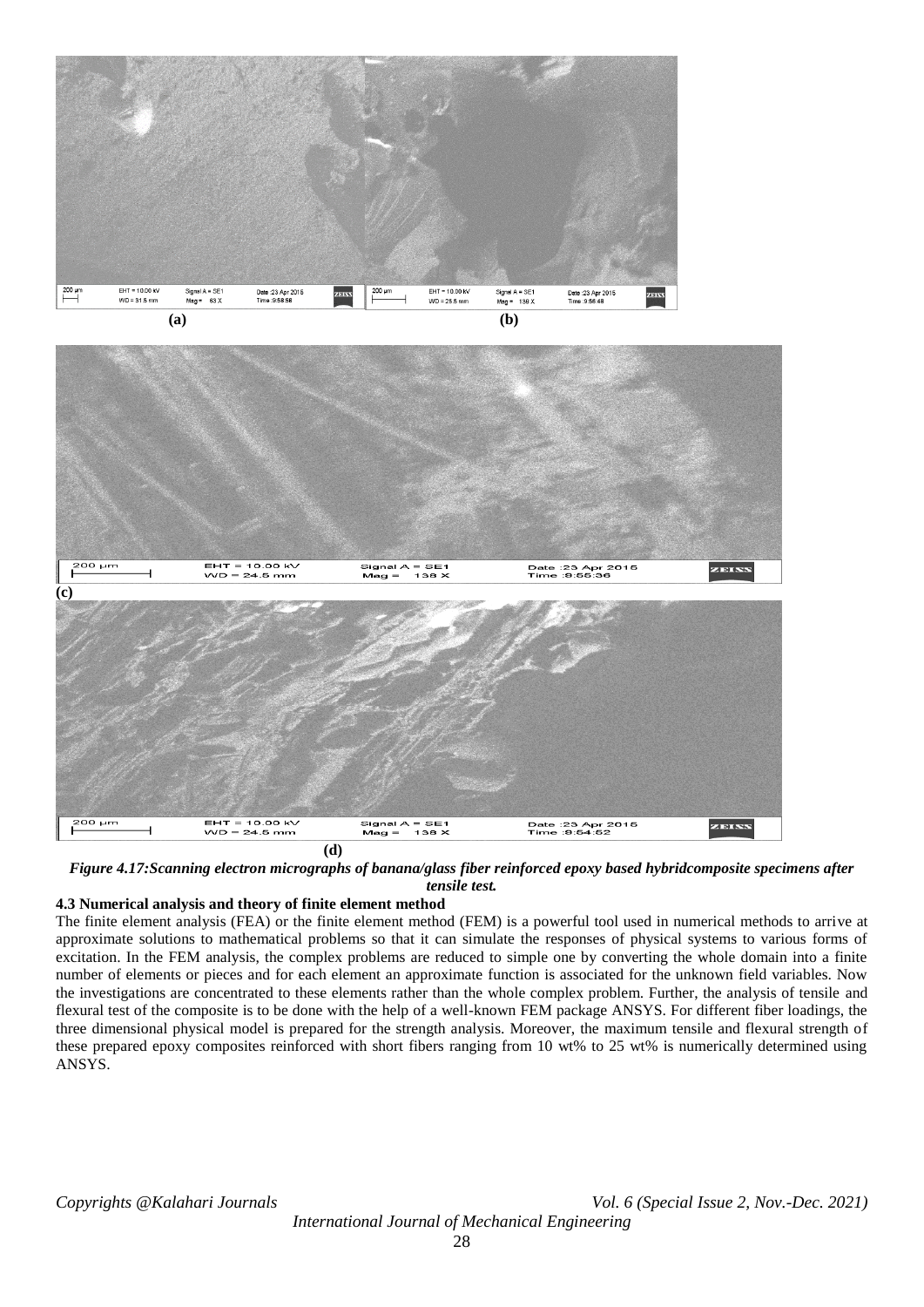

(a) (b)



# **4.3.2 Flexural test analysis**

Three point bending test is to be performed by software. Specimen configuration and applied maximum load for each composition of composite is used in analysis. The effect of fiber loading on the flexural strength with corresponding maximum load are shown in table 4.9, and all the input data required for analysis of flexural strength of various composition of composite are as follows Figure 4.19a, 4.19b, 4.19c, 4.19d shows flexural stress distribution in all samples of composite. All images indicate almost same stress distribution. Failure region is occurring at middle portion of composites samples. This is because; in three points bending test samples are subjected under bending load like simply supported beam under load at middle of span. Composites samples represents same behavior under three point bend test and result in failure occur at middle point of total gauge length.



*Figure 4.19: Flexural stress distribution*.

**4.3.3 Comparatively study between experimental and simulated results** Table 4.10: Shows the experimental and simulated result on tensile and flexural test. It's percentage difference between both study is also given.

*Copyrights @Kalahari Journals Vol. 6 (Special Issue 2, Nov.-Dec. 2021)*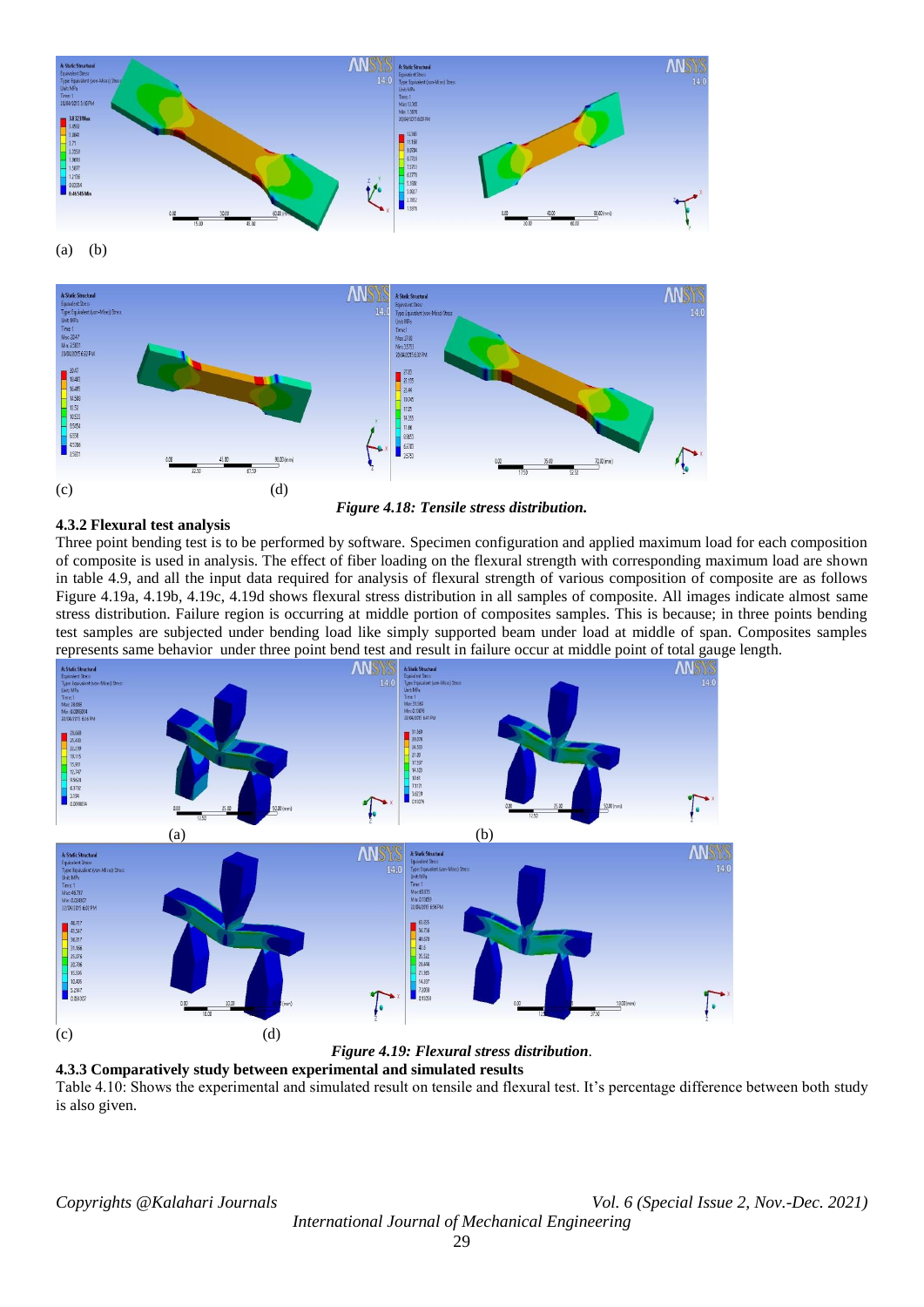| Designation    | Composition      | Experimental result<br>Simulated result |            | % error in   | % error  |          |             |
|----------------|------------------|-----------------------------------------|------------|--------------|----------|----------|-------------|
|                |                  | Max. tensile                            | Max.       | Max. tensile | Max.     | tensie   | in flexural |
|                |                  | strength                                | flexural   | strength     | flexural | strength | strength    |
|                |                  | <b>MPa</b>                              | strength   | <b>MPa</b>   | strength |          |             |
|                |                  |                                         | <b>MPa</b> |              | MPa      |          |             |
| $C_1$          | $90wt\%$ Epoxy + | 2.807                                   | 25.111     | 3.8323       | 28.668   | 26.75%   | 12.40%      |
|                | 10wt% Fiber      |                                         |            |              |          |          |             |
| C <sub>2</sub> | $85wt\%$ Epoxy + | 11.550                                  | 29.899     | 12.365       | 31.569   | 6.59%    | 5.28%       |
|                | 15wt% Fiber      |                                         |            |              |          |          |             |
| $C_3$          | $80wt\%$ Epoxy + | 18.991                                  | 44.393     | 20.471       | 46.737   | 7.22%    | 5.01%       |
|                | 20wt% Fiber      |                                         |            |              |          |          |             |
| $C_4$          | $75wt\%$ Epoxy + | 25.111                                  | 61.961     | 27.832       | 63.835   | 9.77%    | 2.93%       |
|                | 25wt% Fiber      |                                         |            |              |          |          |             |

Figure 4.20 represents the percentage error in tensile strength between experimental and simulated results of all samples of hybrid composite. The maximum deviation is occur with sample  $C_1(90wt\%$  Epoxy +10wt% Fiber) is 26.75%, rather than this sample percentage deviation are 6.59%, 7.22%, 9.77% with sample  $C_2$ ,  $C_3$ ,  $C_4$  respectively. In experiment, the distribution of the fiber is random due to the mechanical stirring process and the preparation of the sample by hand layup method. Some voids are also present due to the irregular distribution of the fibers in the epoxy, result in % difference occur with respect to simulated result.



#### *Figure 4.20: Comparison bar chart of tensile strength*

Figure 4.21 shows the percentage error in flexural strength between experimental and simulated results of all samples of hybrid composite. Various composition of composite say  $C_1$ ,  $C_2$ ,  $C_3$  and  $C_4$  revels 12.24%, 5.28%, 5.01% and 2.93% difference respectively. This difference occurs due to fiber accumulation as well as random distribution of fibers with epoxy in experimental study.



*Figure 4.21:Comparison bar chart of flexural strength*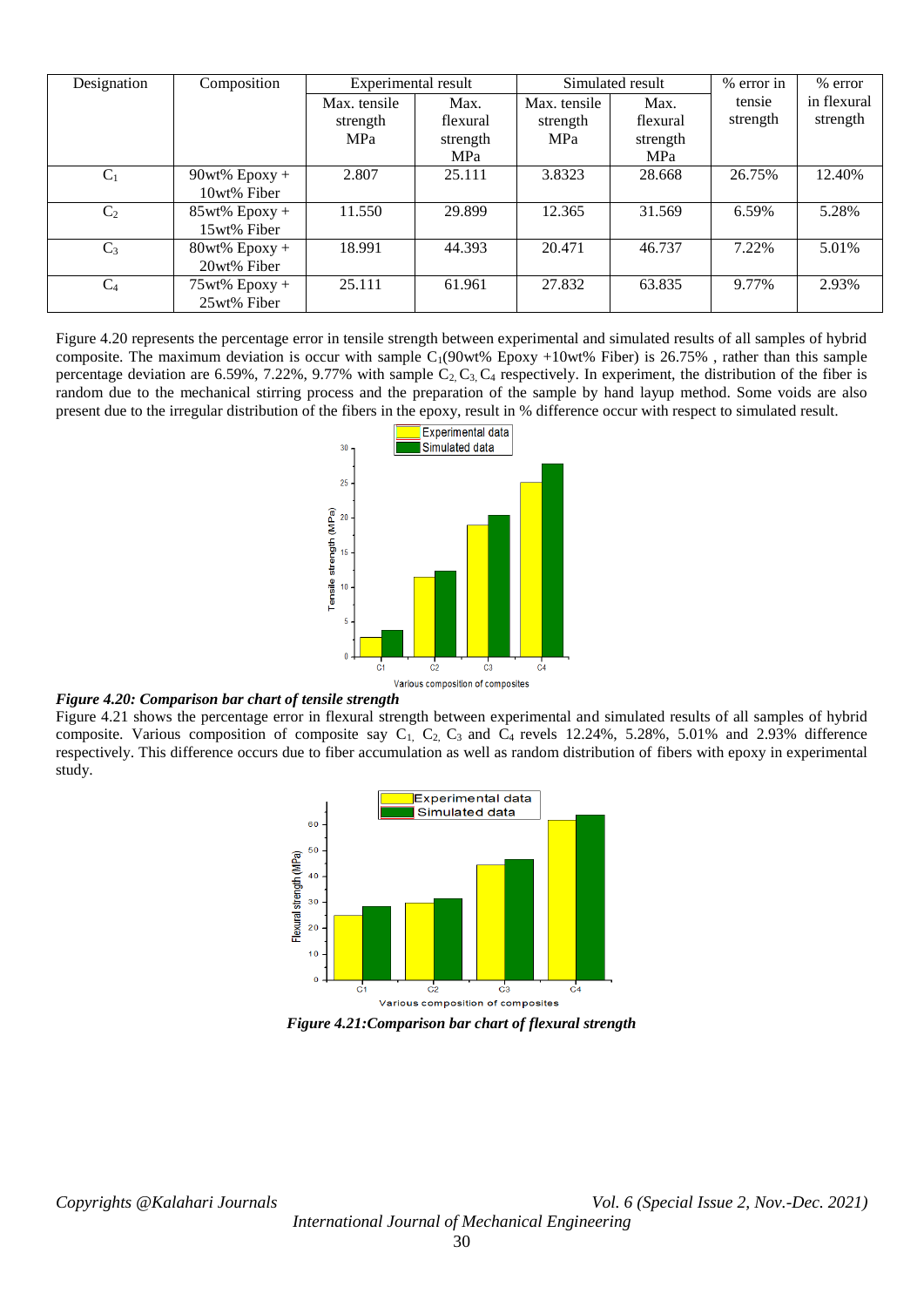# **Conclusion**

The experimental investigation on the mechanical behavior of banana/glass fiber reinforced epoxy based hybrid composites lead to the following conclusions:

- 1. Epoxy based four hybrid composites (C1, C2, C3 and C4) have been fabricated with fiber loading increase from 10 wt% to 25 wt%, keeping constant contribution of each fiber in total percentage of fiber in each samples of composite.
- 2. It has been noticed that the mechanical properties of the composites such as hardness, tensile strength and flexural strength are influenced by the fiber loading. A gradually increase in tensile and flexural strength can be observed with the increase in the fiber loading up to 25 wt% of composites.
- 3. It can be observed that the tensile modulus increases up to 20 wt% of total fiber then decreasing trend occur from 25 wt% of fibers which shows variation in the tensile modulus irrespective of fiber loading.
- 4. Hardness value increases continuously by increasing the fiber wt% in composites. Hardness is maximum with composition C4 (75wt% Epoxy + 25wt% Fiber) as compared to pure epoxy.
- 5. The results obtained from the proposed mathematical model are also in closer approximation with the values obtained by FEM simulation using ANSYS.
- 6. It is seen that the Finite element method (FEM) can be gainfully employed for determination of tensile and flexural strength of hybrid fiber reinforced polymer composites with different fiber loading.
- 7. The study shows that the tensile and flexural strength increases as the fiber loading in the composite increases. Both the strength analysis shows approximate same result with experimental one.
- 8. Finally optimum mechanical properties are obtained for composition C4 (75wt% Epoxy + 25wt% Fiber).
- 9. XRD analysis of composite identified banana/glass hybrid fiber epoxy composites sample with 10%, 15%, 20% and 25% concentration of total fiber. The absence of any sharp peak confirms the amorphous nature of composites.
- 10. SEM images of the fracture surfaces of composites after the tensile test shows that the increase in strength properties of composites at 25wt% fiber loading due to the better adhesion between fiber and matrix.
- 11. Epoxy based banana/glass fiber reinforced hybrid composites can be utilized as structural material.

# **References**

- 1. Kaw, A. K. "Mechanics of composite materials", Taylor and Francis,(2006).
- 2. Vasiliev, V.V. and Morozov, E.V. "Mechanics and Analysis of Composite Materials", Elsevier (2001).
- 3. Kelly, A."The Nature of Composite Materials",scientific American Magazine pp 161, (1967).
- 4. Jones, R.M."Mechanics of composites materials", Taylor and Francis (1999).
- 5. Malik P. K. "Fibre reinforced Composites: Materials, Manufacturing and Design."
- 6. John M.J. and Anandjiwala R.D., "Recent developments in chemical modification and characterization of natural fibrereinforced composites" Polymer Composites, vol 29(2), pp. 187-207, (2008).
- 7. Ronga M.Z., Zhang M.Q., Liu Y., Yang G.C. and Zeng H.M. "The effect of fibre treatment on the mechanical properties of unidirectional sisal-reinforced epoxy composites" Composites Science and Technology, vol 61, pp.1437–1447.
- 8. Filho R.D.T., Scrivener K., England G.L. and Ghavami K "Durability of alkalisensitive sisal and coconut fibres in cement mortar composites" Cement Concrete Composites, vol 22, pp. 127-143.
- 9. Zhong L.X., Fu S.Y., Zhou X.S. and Zhan H.Y "Effect of surface microfibrillation of sisal fibre on the mechanical properties of sisal/aramid fibre hybrid composites" Composites: Part A, vol 42, pp. 244–252.
- 10. Acha B.A., Reboredo M.M. and Marcovich N.E., (2007) "Creep and dynamic mechanical behavior of PP-jute composites: Effect of the interfacial adhesion" Composites: Part A, vol 38, pp. 1507–1516.
- 11. Bledzki A.K., Mamun A.A. and Volk J. "Barley husk and coconut shell reinforced polypropylene composites: The effect of fibre physical, chemical, and surface properties" Composite Science and technology, vol 70, pp. 840-846.
- 12. Rozman H.D., Tan K.W., Kumar R.N., Ishak Z.A.M. and Ismail H. "The effect of lignin as a Compatibilizer on the physical properties of coconut fibre polypropylene composites" European polymer journal, vol 36, pp.1483 –1494.
- 13. P.Shashi Shankar, Dr.K.Thirupathi Reddy and V.Chandra Sekhar "Mechanical performance and analysis of banana Fiber reinforced epoxy composites."
- 14. Shinji Ochi "Mechanical properties of kenaf fibers and kenaf/PLA composites" Mechanics of Materials, vol 40, pp.446–452.
- 15. [15] S. Panthapulakkal, A. Zereshkian and M. Sain "Preparation and characterization of wheat straw fibers for reinforcing application in injection molded thermoplastic composites" Bioresource Technology, vol 97 , pp.265–272.
- 16. [16] Goulart, S.A.S., Oliveira, T.A., Teixeira, A., Miléo, P.C., Mulinari and D.R "Mechanical Behaviour of Polypropylene Reinforced Palm Fibers Composites" Procedia Engineering, vol 10 , pp. 2034–2039.
- 17. Cristel Onésippe , Nady Passe-Coutrin , Fernando Toro ,Silvio Delvasto , Ketty Bilba and Marie-Ange Arsène "Sugar cane bagasse fibres reinforced cement composites: Thermal considerations" Composites: Part A, vol 41 ,pp.549–556.
- 18. K. Ramanaiah , A.V. Ratna Prasad and K. Hema Chandra Reddy "Thermal and mechanical properties of waste grass broom fiber-reinforced polyester composites" Materials and Design, vol 40 ,pp. 103–108.
- 19. Ravindra Mangal, N.S. Saxena, M.S. Sreekala, S. Thomas and Kedar Singh "Thermal properties of pineapple leaf fiber reinforced composites" Materials Science and Engineering ,vol A339, pp. 281-285.
- 20. M. Ramesh, K. Palanikumar and K. Hemachandra Reddy "Mechanical property evaluation of sisal–jute–glass fiber reinforced polyester composites" Composites: Part B, vol 48 , pp. 1–9.
- 21. T.P. Sathishkumar , P. Navaneethakrishnan and S. Shankar "Tensile and flexural properties of snake grass natural fiber reinforced isophthallic polyester composites" Composites Science and Technology, vol 72 , pp. 1183–1190.